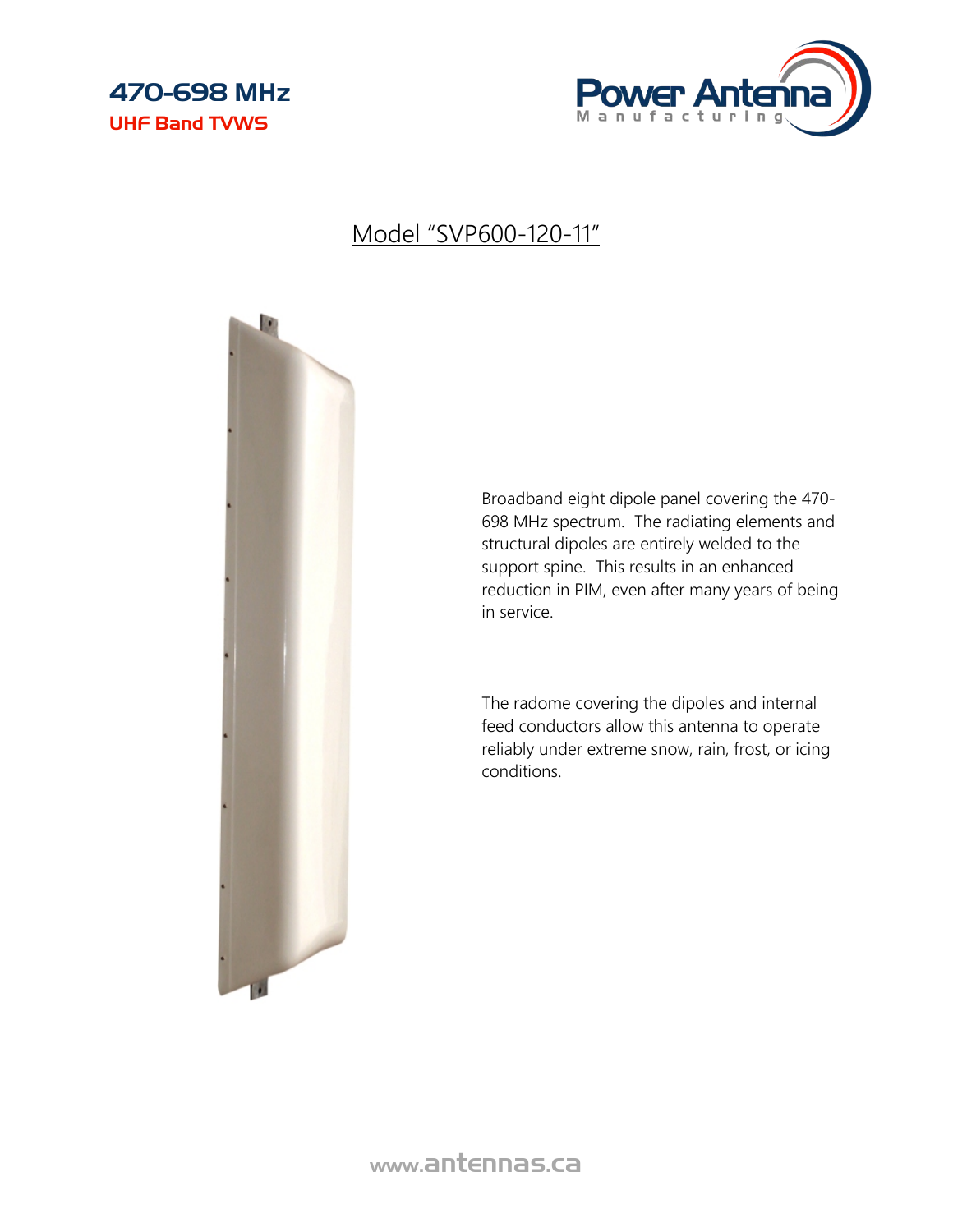

## **Electrical**

|                           | Frequency: 470-698 MHz                                        |
|---------------------------|---------------------------------------------------------------|
|                           | Gain: 11.5 dBd (13.6 dBi) w/o electrical beam tilt            |
|                           | Beam width: 120 degrees at 600 MHz (-3dB pts)                 |
| Impedance: 50 ohms        |                                                               |
| VSWR: < 1.5:1             |                                                               |
| Polarization: Vertical    |                                                               |
|                           | Max. Input Power: 500W standard, higher input power available |
|                           | PIM: $<$ -150 dBc (2 x 20w)                                   |
| Input Connector: N female |                                                               |
| $F/B$ Ratio: 20 dB        |                                                               |
|                           | XPD: 22 dB typical                                            |
|                           | Beam tilt: Any degree of electrical or mechanical available   |

# **Mechanical**

|                                         | Weight: 40 lbs (without mounting hardware)                                                                  |
|-----------------------------------------|-------------------------------------------------------------------------------------------------------------|
| Mounting:                               | Hot dipped galvanized steel, customized to tower spec or<br>standard pipe OD                                |
|                                         | Radiating Elements: Structural Aluminum 8 dipole panel with machined brass<br>connectivity                  |
|                                         | Reflector: Galvanized sheet metal                                                                           |
|                                         | Radome: UV stabilized ASA                                                                                   |
| Grounding:                              | Antenna and radiating elements are fully DC grounded via the<br>mounting hardware for lightning protection. |
|                                         | Dimensions: 500mm wide X 2000mm long X 200mm deep                                                           |
|                                         | Wind load: $1.72$ kN Frontal, 530 N Lateral @ 160 km/h                                                      |
| Vertical Height Reg'd: 2.2 m / 7.2 feet |                                                                                                             |

www.antennas.ca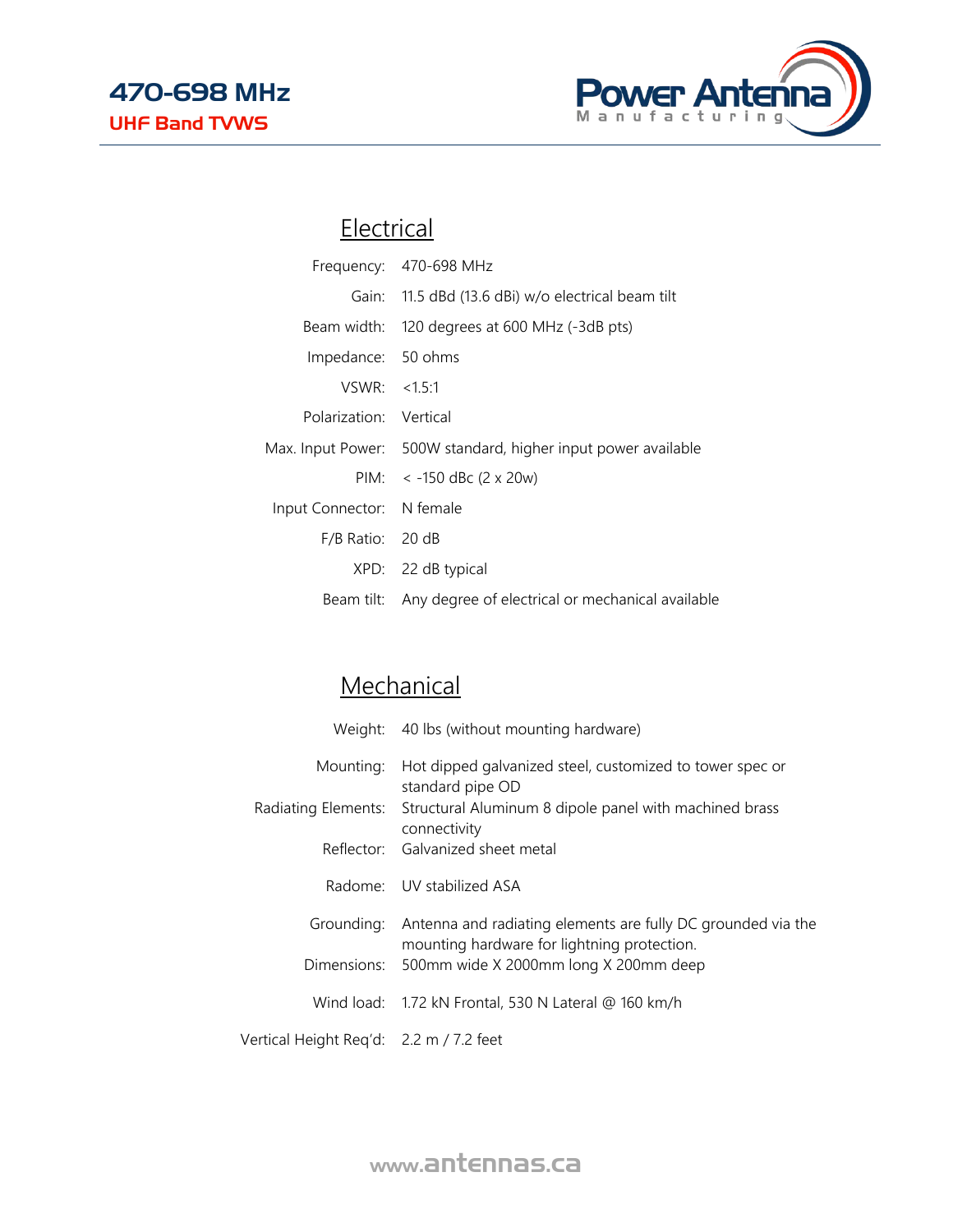

### Horizontal Plane - SVP600-120-11



www.antennas.ca